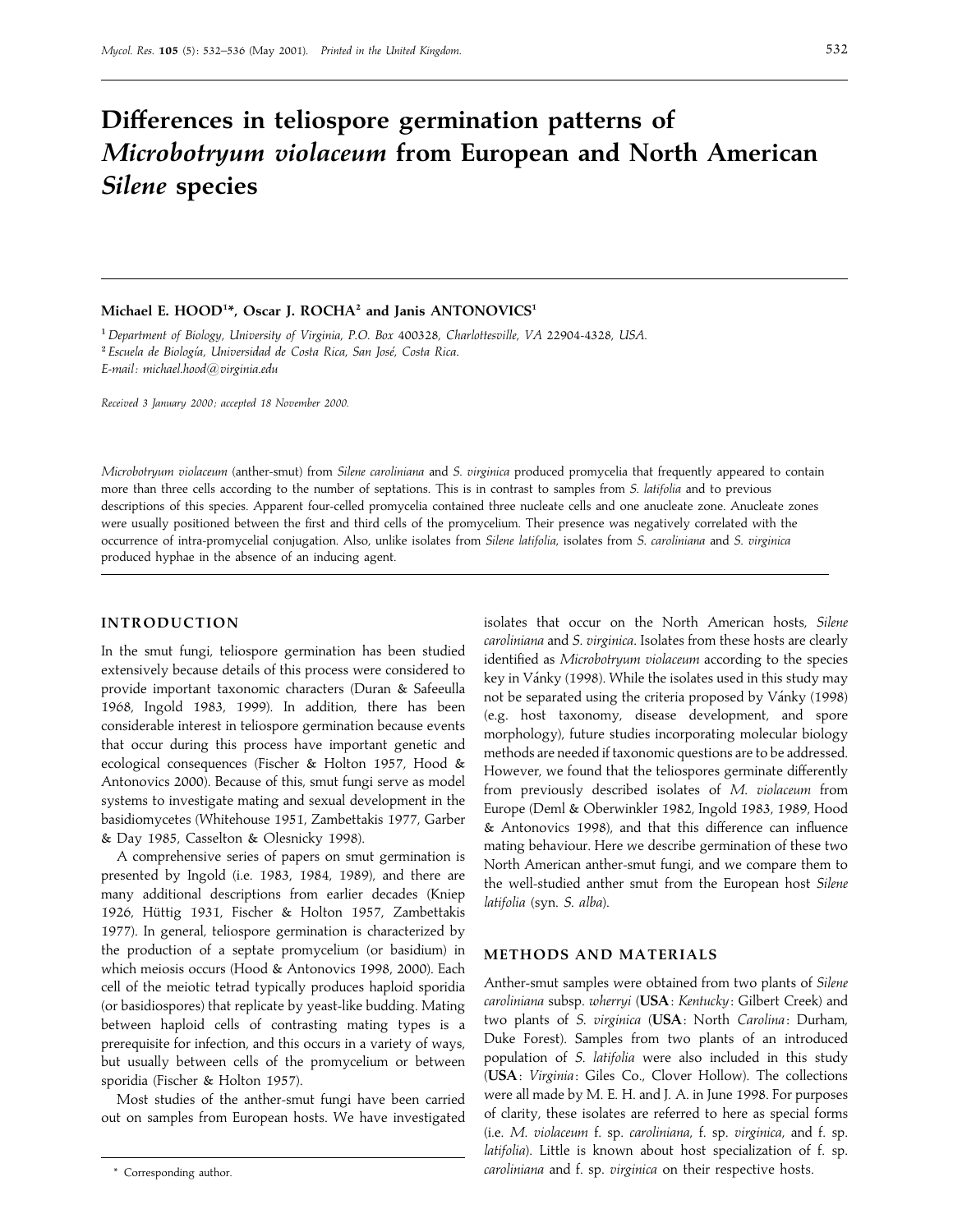All studies were carried out using fresh teliospores (stored under desiccation for no more than 1 week). Teliospores were sampled from diseased plants that had been collected from the field and were then grown under greenhouse conditions at Duke University (Durham, North Carolina) and the University of Virginia (Charlottesville, Virginia). Teliospore collections are stored and isolated sporidial lines preserved frozen in the University of Virginia's collections; selected sporidial lines have also been deposited in the American Type Culture Collection (ATCC).

To quantify cellular events during germination, teliospores were suspended in sterile deionized water plus a surfactant (Triton X-100) and incubated at 15 and 25  $^{\circ}$ C on 1.5% water agar and potato dextrose agar (PDA). Germination was observed after 24 h of incubation by adding a drop of lactophenol-cotton blue (Dhingra & Sinclair 1995). The number of apparent cells per promycelium (indicated by the number of septations) was recorded for 50 germinated teliospores per sample in random transects. Treatments were replicated three times with two smut samples from each host species. Nuclear distribution among the promycelial cells was determined using Giemsa stain (Dhingra & Sinclair 1995).

The position of anucleate zones within promycelia was determined for an isolate of f. sp. *caroliniana* and an isolate of f. sp. *virginica*. Anucleate zones were identified by their distinct morphology (see results below). Teliospores were incubated for 18 h at 25 ° in humid chambers on PDAcoated slides ( $ca$  1 ml of PDA on each  $75 \times 25$  mm glass microscope slides). A cover glass was placed on top of the spores prior to incubation so specimens could be observed under high magnification without disturbing the orientation of cells. Fifty promycelia with anucleate zones were identified and characterized in random transects.

The influence of anucleate zones on the frequency of conjugation between promycelial cells (intra-promycelial conjugation; Hood & Antonovics 1998) was determined for an isolate of f. sp. *virginica*. Teliospores were incubated on water agar for 16 h at 25 $^{\circ}$ , then for 8 h at 15 $^{\circ}$ . The frequency of intra-promycelial conjugation was determined in random transects for 50 promycelial with three cells and 50 promycelia with more than three cells. This test was replicated twice.

#### **RESULTS**

Promycelia of *Microbotryum violaceum* f. sp. *caroliniana* and f. sp. *virginica* frequently appeared to consist of more than three apparent cells (usually four, but rarely five or six), in contrast to f. sp. *latifolia*, which had no more than three cells. This pattern was more common under high nutrient and high temperature conditions. For f. sp. *caroliniana* on PDA at 25 °, 41% (standard error  $[sE] = 10.4$ , untransformed data; number of observations  $[n] = 300$ ) of promycelia appeared to contain more than three cells, whereas on water agar at 25 $^{\circ}$ , 8%  $(SE = 1.2; n = 300)$  of promycelia appeared to contain more than three cells. For f. sp. *virginica* on PDA at 25 °, 20%  $(SE = 3.7; n = 300)$  of promycelia appeared to contain more than three cells, and on water agar at 25°, 10% ( $SE = 1.2$ ;  $n = 300$ ) of promycelia appeared to contain more than three cells. At 15 ° on water agar or PDA, only two promycelia of

| Special form T-P P-M M-D P-M&P-M P-M&T-P P-M&M-D | 4-celled promycelia 5-celled promycelia |        |  |  |  |  |
|--------------------------------------------------|-----------------------------------------|--------|--|--|--|--|
|                                                  |                                         |        |  |  |  |  |
| caroliniana                                      |                                         | 7 91 1 |  |  |  |  |
| virginica                                        | 4                                       | 82     |  |  |  |  |

Positions are indicated as between nucleate cells that are labeled relative to the teliospore (T) as proximal (P), middle (M), and distal (D). Four-celled promycelia contained one anucleate zone. Five-celled promycelia contained two anucleate zones. Data are combined across replications ( $n = 100$ ).

f. sp. *caroliniana* or f. sp. *virginica* appeared to contain more than three cells. Promycelia from f. sp. *latifolia* were never observed with more than three cells under any of the conditions.

The three-celled promycelia of f. sp. *caroliniana* and f. sp. *virginica* were similar to three-celled promycelia of f. sp. *latifolia* and to previous descriptions of germination by *M*. violaceum (Harper 1900, Hüttig 1931, Deml & Oberwinkler 1982, Ingold 1983, 1989, Hood & Antonovics 1998). However, when more than three cells were present, the additional zones of the promycelium (separated by septa) were somewhat shorter and more narrow than the other cells (Fig. 1). Moreover, these zones did not produce sporidia or conjugate.

Distribution of the post-meiotic nuclei among the teliospore and promycelial cells was determined using nuclear staining. Only four post-meiotic nuclei were present regardless of the number of promycelial cells, reflecting the full meiotic tetrad (Hood & Antonovics 1998, 2000), and one of these nuclei was present within the wall of the teliospore. Therefore, three nuclei were retained in the promycelium, and any additional zones of the promycelium were anucleate (Fig. 2).

Anucleate zones were not randomly positioned within promycelia of f. sp. *caroliniana* ( $\chi^2$  [2,  $n = 101$ ] = 152.32, *P* < 0.001) or f. sp. *virginica* ( $\chi^2$  [2, *n* = 107] = 138.45, *P* < 0.001) (Table 1). Considering that each promycelium contained only three cells with nuclei, these nucleate cells can be labeled relative to the teliospore (T) as proximal (P), middle (M), and distal (D) (Hood & Antonovics 1998). Among the possible positions for anucleate zones, they were most frequently positioned between P and M (Figs 1–2).

Promycelia containing an anucleate zone were less likely to contain an intra-promycelial conjugation (GLM procedure in SAS [SAS Institute, Cary, NC];  $P < 0.01$ ). Among three-celled promycelia, 76% contained an intra-promycelial conjugation, while only 31% of promycelia with more than three cells contained an intra-promycelial conjugation. When intrapromycelial conjugation occurred between cells on either side of an anucleate zone, the conjugation tubes resembled those between sporidia involved in distant mating (Day 1976) or between cells of the spore-like bodies of *Urocystis hypoxis* (Ingold 1999).

On water agar at 15 °, promycelia of f. *caroliniana* and f. sp. *virginica* were usually two-celled. In this way, they were similar to promycelia of f. sp. *latifolia* under these conditions. The two-celled promycelia often contained a conjugation between the cells. The pattern of conjugations in colonies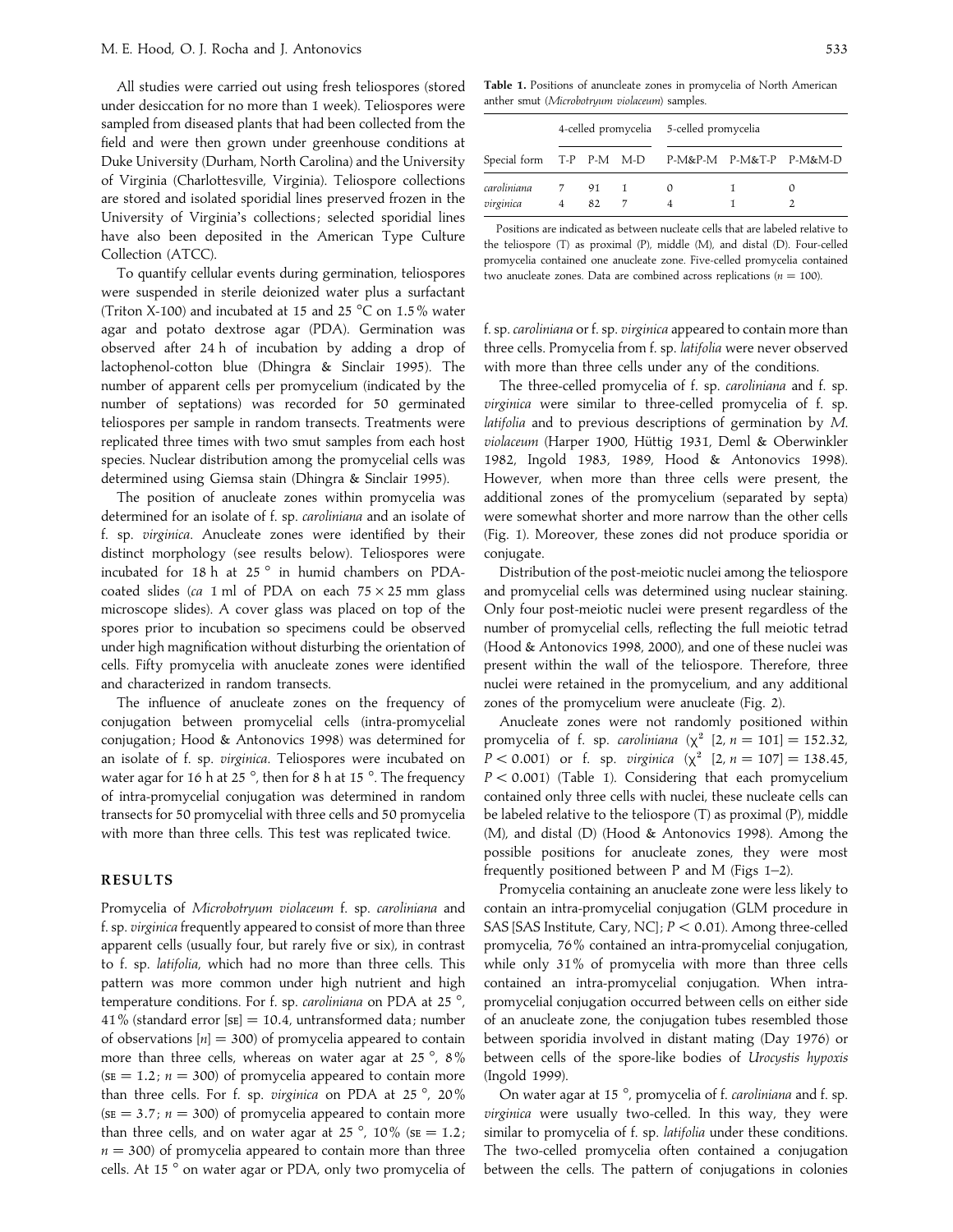

**Figs 1–2.** Germination of teliospores of *Microbotryum violaceum* f. sp. *caroliniana*. Teliospores were plated on potato dextrose agar and incubated at 25 °C for 18 h. Samples were viewed using differential interference contrast microscopy (Fig. 1) and Giemsa nuclear stain (Fig. 2). Promycelia contained more than three cells. Additional zones (arrowheads) were shorter, more narrow, and anucleate. Bars  $=$ 5 µm.

with three-celled promycelia was also consistent across all smut samples. There was usually a conjugation between the proximal and middle cells of the promycelium and a conjugation between the distal promycelial cell and a sporidium produced by the teliospore. This pattern has been described previously for f. sp. *latifolia* (Hood & Antonovics 1998). Conjugations between the middle and distal promycelial cells were not observed. Promycelia of f. sp. *caroliniana* and f. sp. *virginica* often detach from the teliospore, as did promycelia of f. sp. *latifolia*.

Sporidial colonies became visible to the unaided eye over the course of several days on PDA at 25 ° (*ca* 1 mm diam). In contrast to colonies of f. sp. *latifolia*, which were characteristically pink (Garber, Baird, & Weiss 1978), colonies of f. sp. *caroliniana* and f. sp. *virginica* were cream. Also, when grown on water agar at 25 ° for several days, cultures of f. sp. *caroliniana* and f. sp. *virginica* contained hyphae originating from nearly all of the colonies. Hyphal development in F. sp. *latifolia* was rare under these conditions and normally requires the addition of alpha-tocopherol (Day, Castle, & Cummins 1981, Kokontis & Ruddat 1986).

#### **DISCUSSION**

The anther-smut fungi, often subsumed under the name *Microbotryum violaceum*, are currently undergoing extensive revision (Vánky 1998). However, samples from Silene *caroliniana* and *S*. *virginica* have generally not been included in comparative studies. According to the most recent classification criteria (Vánky 1998), all samples used in this study are identified as *M*. *violaceum*. However, isolates from the North American hosts germinate differently from what was previously described for anther-smut fungi on other European hosts, including *S*. *latifolia* and the type specimen from Saponaria officinalis (Hüttig 1931, Day et al. 1981, Deml &

Oberwinkler 1982, Ingold 1983, 1989, Hood & Antonovics 1998). Our results, and the genetic characterization of samples from *S*. *virginica* by Perlin *et al*. (1997), suggest the need for further studies using molecular methods before any taxonomic questions can be considered. However, our results reveal novel germination patterns for anther-smut fungi, which may influence other aspects of the life-cycle or disease interactions. F. sp. *caroliniana* and f. sp. *virginica* are distinct because they produce promycelia containing anucleate zones. They also differ in the production of hyphae in the absence of an inducing agent and in colony colour (Garber *et al*. 1978).

Hyphal development by f. sp. *caroliniana* and f. sp. *virginica* suggests that these North American samples may have different host interactions than smut fungi on other *Silene* hosts. Previously examined anther-smut fungi (Day *et al*. 1981) produce hyphae only when exposed to host plantspecific extracts, specifically alpha-tocopherol. This regulation of hyphal development has been suggested to be a mechanism for restricting host range (Day *et al*. 1981). F. sp. *caroliniana* and f. sp. *virginica* do not appear to regulate hyphal development in this way.

We also described some similarities between f. sp. *caroliniana*, f. sp. *virginica*, and f. sp. *latifolia*. These include the first division segregation of mating type (indicated by conjugation patterns within promycelia ; Hood & Antonovics 1998) and the development of two-celled promycelia at low nutrient and temperature levels (Hood & Antonovics 1998). It is also known that sporidia of the anther smut from *Silene virginica* will conjugate with samples from *S*. *latifolia* (Antonovics *et al*. 1996), and this may suggest that these smut fungi are similar. However, these crosses do not result in normal disease expression (Antonovics *et al*. 1996), and f. sp. *virginica* and f. sp. *latifolia* are easily distinguished using a range of molecular phylogenetic approaches (Perlin *et al*. 1997). It should be noted that signals for inducing mating appear to be very highly conserved in smut fungi. Interspecific conjugations are possible among various monocot-infecting smut species and among dicot-infecting smuts, although not between these two groups (Kniep 1926).

Hood & Antonovics (2000) have demonstrated that the patterns of teliospore germination and hyphal development are likely to be very important to the disease ecology and mating system of the anther-smut fungi. However, germination patterns are greatly influenced by the environment (Hood & Antonovics 1998, 2000). In the current study, high nutrient levels or temperatures resulted in the production of promycelia containing anucleate zones. It remains to be determined under what conditions spores germinate in nature and whether anucleate zones are present under such conditions. It is commonly suggested that inoculum of anther-smut fungi are deposited in flowers of healthy plants by insect vectors (Jennersten 1983, Antonovics & Alexander 1992). There, teliospores germinate in the presence of nectar. They would therefore be expected to produce promycelia with anucleate zones at a high frequency due to the nutrient-rich environment. Even under low-nutrient conditions, promycelia contained anucleate zones at an appreciable frequency (*ca* 10%). Moreover, average daytime temperatures during the period of sporulation approach 25 ° where these samples were collected.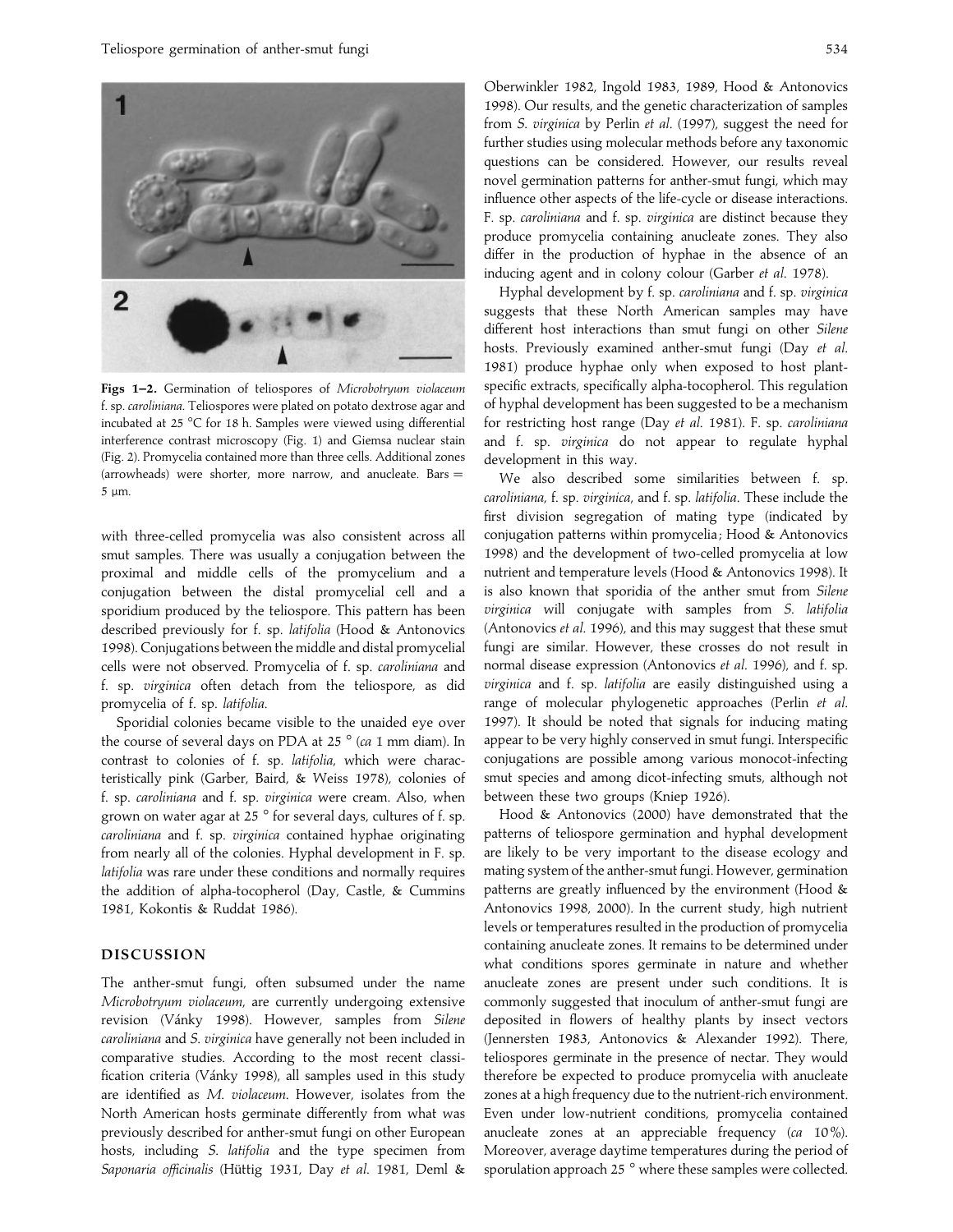Therefore, such development is likely to be a normal part of the biology of f. sp. *caroliniana* and f. sp. *virginica*. However, the actual route of infection is not known for the North American anther-smut fungi, and caution is needed in extrapolating too much from the biology of the smut on *Silene latifolia*.

Where anucleate zones were present, it was observed that conjugations between promycelial cells were less frequent. The anther-smut fungi produce a linear tetrad during meiosis (Hood & Antonovics 1998), and the anucleate zones are most frequently positioned between the first-division products of meiosis. Because mating types segregate at the first meiotic division, the anucleate zones increase the distance between cells of opposite mating type within the tetrad (e.g.  $A1/A1/$ anucleate zone $/A2/A2$ ). It is therefore possible that the anucleate zone decreases the likelihood of conjugation. In this way, anucleate zones could influence the mating system of these anther-smut fungi by promoting outcrossing. Support for an adaptive function would require estimation of outcrossing frequencies in populations with and without individuals expressing anucleate zones. Alternatively, the formation of anucleate zones may be a residual trait of anthersmut fungi that produced four-celled promycelia. The occurrence of such promycelia under high nutrients and high temperatures suggest that rapid growth of the promycelium may also be responsible for additional septations, although it is unclear what nuclear behaviour would be associated with these cellular events (i.e. Wolkow, Harris & Hamer 1996).

From a developmental standpoint, it is not clear if the anucleate zones are formed during teliospore germination by a septation event without nuclear division, or if they result from a post-meiotic mitosis followed by degeneration of a nucleus. Both the production of anucleate sporidia and nuclear degeneration occur during teliospore germination of some *Tilletia* species. (Goates & Hoffman 1987), but these anucleate sporidia are not separated from the basidium by a septation and are only temporarily anucleate.

There is remarkable similarity in teliospore germination between the North American anther-smut fungi and the North American *Sphacelotheca hydropiperis* (Duran & Safeeulla 1968) causing smut disease of *Polygonum* species. It forms promycelia that appear very similar to ones containing anucleate zones. In addition, such development was observed in *S*. *hydropiperis* only under high nutrient concentrations. Although the nuclear condition is not described, the micrograph presented by Duran & Safeeulla (1968: fig. 9) shows a cell of reduced size in an analogous position to that observed in f. sp. *caroliniana* and f. sp. *virginica*. It also appears that this cell is not budding sporidia. Promycelia with more than four cells are described for two monocot-infecting smut fungi, *Ustilago ixophori* and *U*. *schroeteriana* (Piepenbring 1996). However, the nuclear condition of the cells and the distribution of the meiotic tetrad are not known. Interestingly, these smut species are members of a separate class (*Ustilaginomycetes*) from the dicot-infecting anther-smut fungi (*Urediniomycetes*) (Begerow, Bauer & Oberwinkler 1997), but development of anucleate zones in the transversely septate promycelia may be a feature common to these two groups (Bauer, Oberwinkler & Vánky 1997).

## **REFERENCES**

- Antonovics, J. & Alexander, H. M. (1992) Epidemiology of anther-smut infection of *Silene alba* caused by *Ustilago violacea* : patterns of spore deposition in experimental populations. *Proceedings of the Royal Society of London*, *series B* **250**: 157–163.
- Antonovics, J., Stratton, D., Thrall, P. H. & Jarroz, A. M. (1996) An anthersmut disease (*Ustilago violacea*) of fire-pink (*Silene virginica*) : its biology and relationship to the anther-smut disease of white campion (*Silene alba*). *American Midland Naturalist* **135**: 130–143.
- Bauer, R., Oberwinkler, F. & Vánky, K. (1997) Ultrastructural markers and systematics in smut fungi and allied taxa. *Canadian Journal of Botany* **75**: 1273–1314.
- Begerow, D., Bauer, R. & Oberwinkler, F. (1997) Phylogenetic studies on nuclear LSU rDNA sequence of smut fungi and related taxa. *Canadian Journal of Botany* **75**: 2045–2056.
- Casselton, L. A. & Olesnicky, N. S. (1998) Molecular genetics of mating recognition in basidiomycete fungi. *Microbiology and Molecular Biology Reviews* **62**: 55–70.
- Day, A. (1976) Communication through fimbrae during conjugation in a fungus. *Nature* **262**: 583–584.
- Day, A., Castle, A. J. & Cummins, J. E. (1981) Regulation of parasitic development of the smut fungus, *Ustilago violacea*, by extracts from host plants. *Botanical Gazette* **142**: 135–146.
- Deml, G. & Oberwinkler, F. (1982) Studies in Heterobasidiomycetes. Part 24. On *Ustilago violacea* (Pers.) Rouss. from *Saponaria officinalis* L. *Phytopathologische Zeitschrift* **104**: 345–356.
- Dhingra, O. D. & Sinclair, J. B. (1995) *Basic Plant Pathology Methods*. 2nd edn. CRC Boca Raton, FL.
- Duran, R. & Safeeulla, K. M. (1968) Aspects of teliospore germination in some North American smut fungi. I. *Mycologia* **60**: 231–243.
- Fischer, G. W. & Holton, C. S. (1957) *Biology and Control of the Smut Fungi*. Ronald Press, New York.
- Garber, E. D. & Day, A. W. (1985) Genetic mapping of the phytopathogenic basidiomycete, *Ustilago violacea*. *Botanical Gazette* **146**: 449–459.
- Garber, E. D., Baird, M. L. & Weiss, L. M. (1978) Genetics of *Ustilago violacea*. II. Polymorphism of color and nutritional requirements of sporidia from natural populations. *Botanical Gazette* **139**: 261–265.
- Goates, B. J. & Hoffman, J. A. (1987) Nuclear behavior during teliospore germination and sporidial development in *Tilletia caries*, *T*. *foetida*, and *T*. *controversa*. *Canadian Journal of Botany* **65**: 512–517.
- Harper, R. A. (1900) Nuclear phenomena in certain stages in the development of the smuts. *Transactions of the Wisconsin Academy of Science*, *Arts and Letters* **12**: 475–498.
- Hood, M. E. & Antonovics, J. (2000) Intratetrad selfing, heterozygosity, and the maintenance of deleterious alleles in *Microbotryum violaceum* (¯*Ustilago violacea*). *Heredity* **85**: 231–241.
- Hood, M. E. & Antonovics, J. (1998) Two-celled promycelia and mating-type segregation in *Ustilago violacea* (*Microbotryum violaceum*). *International Journal of Plant Science* **159**: 199–205.
- Hüttig, W. (1931) Über den Einfluss der Temperatur auf die Keimung und Geschlechterverteilung bei Brandpilzen. Zeitschrift für Botanik 24: 529–577.
- Ingold, C. T. (1983) The basidium in *Ustilago*. *Transactions of the British Mycological Society* **81**: 573–584.
- Ingold, C. T. (1984) Further studies on the basidium of *Ustilago*. *Transactions of the British Mycological Society* **83**: 251–256.
- Ingold, C. T. (1989) Basidium development in some species of *Ustilago*. *Mycological Research* **93**: 405–412.
- Ingold, C. T. (1999) Two types of basidia in *Ustilago hypoxis* and the implications for smut taxonomy. *Mycological Research* **103**: 18–20.
- Jennersten, O. (1983) Butterfly visitors as vectors of *Ustilago violacea* spores between caryophyllaceous plants. *Oikos* **40**: 125–130.
- Kniep, von H. (1926) Über Artkreuzungen bei Brandpilzen. Zeitschrift für *Pilzkunde* **5**: 217–247.
- Kokontis, J. & Ruddat, M. (1986) Promotion of hyphal growth in *Ustilago violacea* by host factors from *Silene alba*. *Archives of Microbiology* **144**: 302–306.
- Perlin, M. H., Hughes, C., Welch, J., Akkaraju, S., Steinecker, D., Kumar, A., Smith, B., Garr, S., Brown, S. & Andom, T. (1997) Molecular approaches to differentiate subpopulations or formae speciales of the fungal phyto-